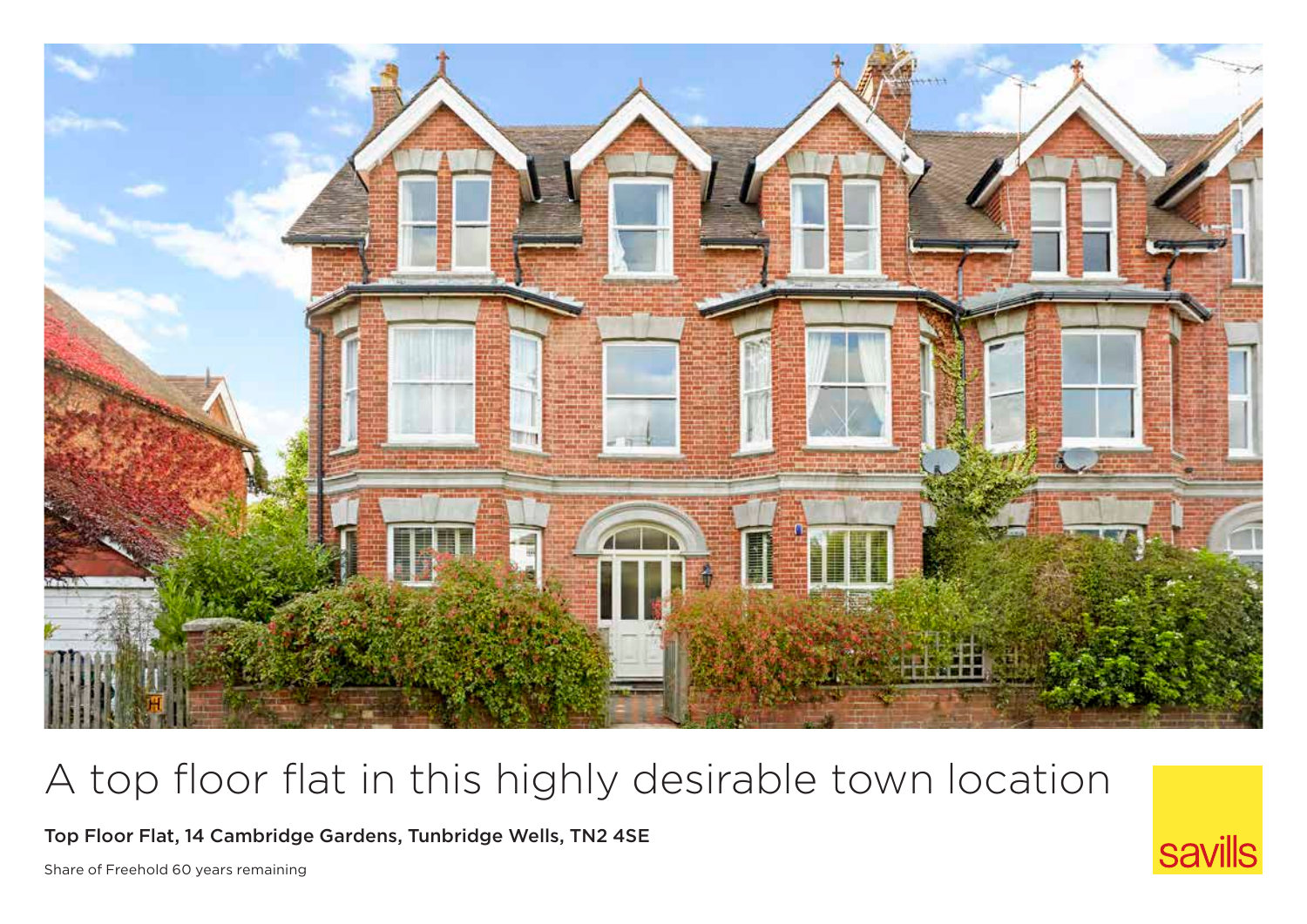Top floor apartment • highly convenient location • three bedrooms • shower room • kitchen/dining room • sitting room • residents' parking

### **About**

Top Floor Flat, 14 Cambridge Gardens is a light and spacious top floor apartment within this handsome period conversion, benefitting from wellproportioned rooms, attractive sash windows, deep skirting boards and attractive feature fireplaces.

The property is approached via a gated, distinctive black and white checkerboard pathway through the pretty front garden, which is under the ownership of the Ground Floor Flat. This leads to the main front door and communal vestibule.

The Top Floor Flat is presented to a high standard throughout with a very pleasant, neutral décor and offers a flexible layout that can be configured to suit individual needs, with up to three double bedrooms if required, or potential for a study which would be an ideal place to work/study from. The modest, but modern shower room effectively utilises the available space.

The well-appointed, light and bright kitchen/diner provides an integral electric oven and hob, space for a washer/drier and both base and wall units providing good storage and ample preparation space, whilst benefitting from the very pleasant views over the town, the living room with attractive feature fireplace lies adjacent, creating a generous space from which to entertain.

Residents are entitled to permit parking and visitor permits.

#### **Local Information**

Cambridge Gardens is a private, no through road, located on the edge of the popular 'village area' of Tunbridge Wells, enjoying a highly convenient location, very well placed for the High Street, Pantiles and station and within convenient reach of the town centre shopping mall. independent stores, restaurants and cafés.

The mainline station is close by, with frequent commuter services to London, whilst the Centaur Commuter Coach service is a popular alternative route to the City.

The town is known for its green spaces, including the neighbouring Common, nearby Calverley, Grove and Dunorlan Parks; locally the town also offers a Tennis Club, Cricket Ground and the Nevill Golf Club.

Schools: There are many highly-regarded schools in the vicinity, including nearby Claremont Primary School, the girls' and boys' grammars, Bennett Memorial, The Wells Free School,Rose Hill and Holmewood House preparatories, Bishops Down Primaries and independent senior schools in Tonbridge, Mayfield, Sevenoaks and Eastbourne.





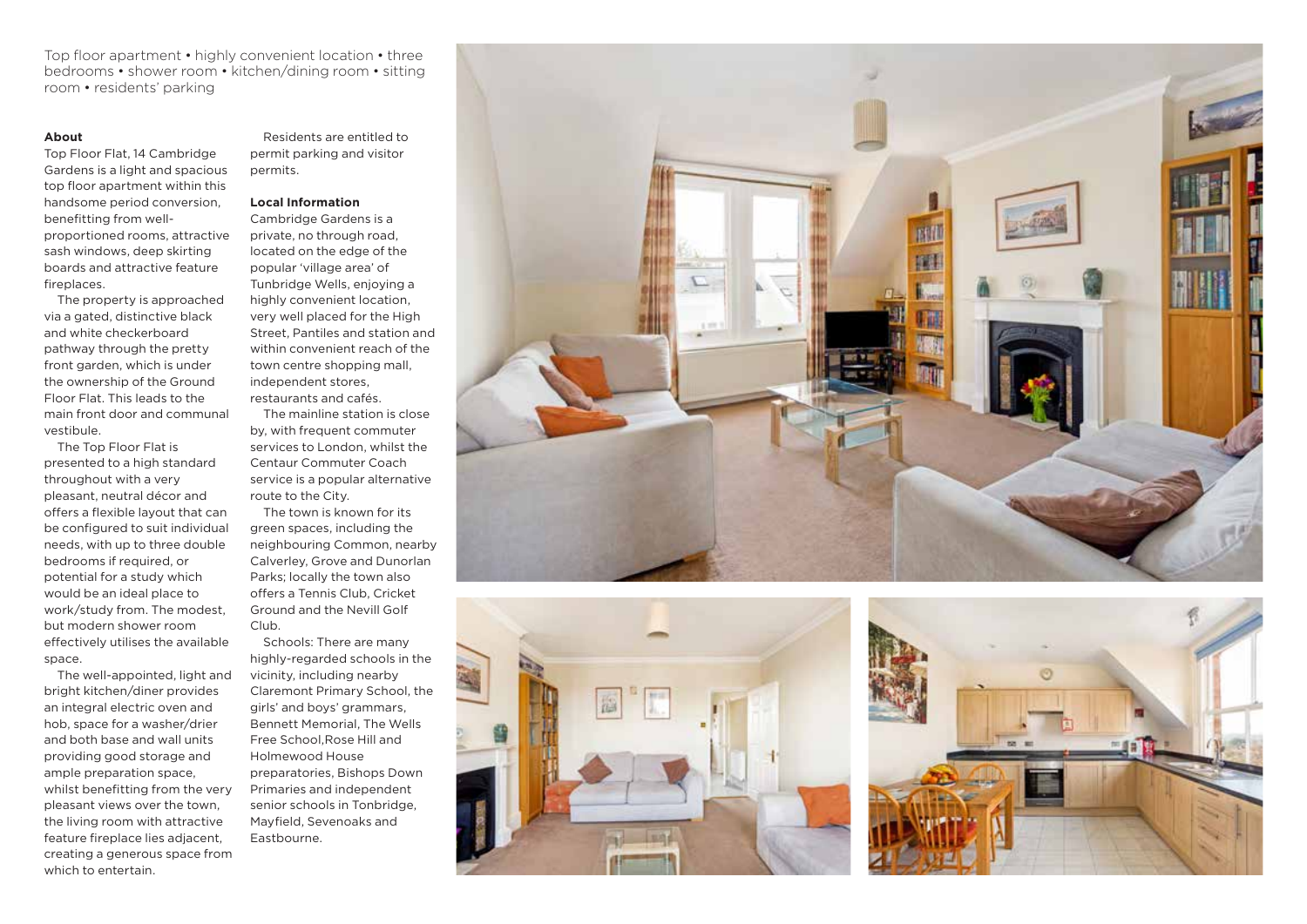

## **Energy Performance**

A copy of the full Energy Performance Certificate is available upon request.

## **Viewing**

Strictly by appointment with Savills.







#### **Tenure**

Share of Freehold 60 years remaining. Please note a lease extension deed increasing the term to a 999 year lease will be provided to a buyer, in line with the other properties that have been extended within the building.

Mainline rail services:

Communications: The A26